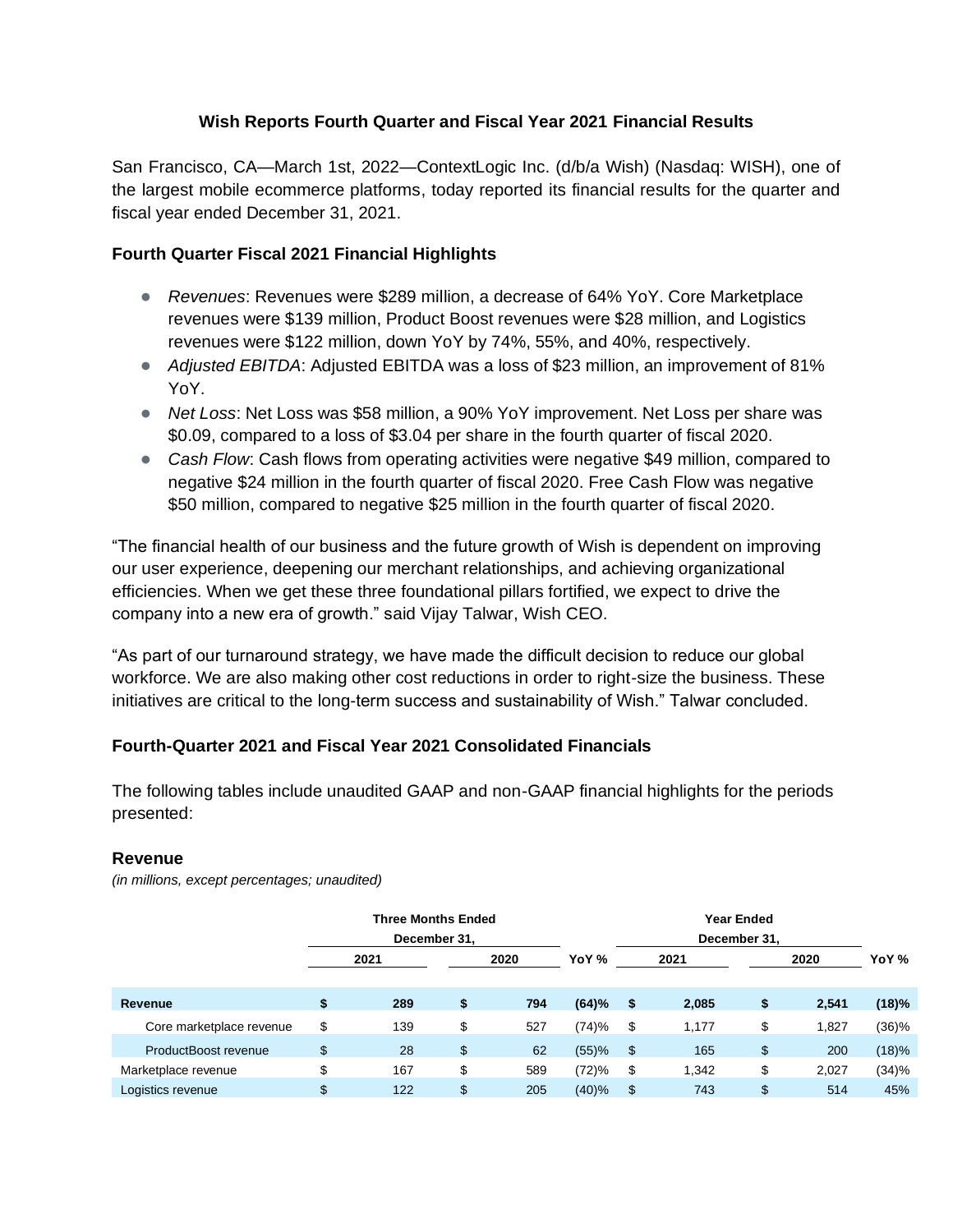### **Other Financial Data**

*(in millions, except percentages; unaudited)*

|                  | <b>Three Months Ended</b><br>December 31, |             |    |       |    |       |
|------------------|-------------------------------------------|-------------|----|-------|----|-------|
|                  | 2021                                      | 2020        |    | 2021  |    | 2020  |
| Net loss         | \$<br>(58)                                | \$<br>(569) | \$ | (361) | \$ | (745) |
| % of Revenue     | (20%)                                     | (72%)       |    | (17%) |    | (29%) |
| Adjusted EBTIDA* | \$<br>(23)                                | \$<br>(118) | \$ | (199) | \$ | (217) |
| % of Revenue     | (8%)                                      | (15%)       |    | (10%) |    | (9%)  |

\* Indicates non-GAAP metric. See below for more information regarding our presentation of non-GAAP metrics in the section titled: "Use of Non-GAAP Financial Measures."

#### **Forward Looking Guidance - Q1 2022**

*(in millions, except percentages, unaudited)*

We expect the following financial results for Adjusted EBITDA in the period presented below:

|                         |        | <b>Three Months Ended</b><br>March 31, 2022 |        |
|-------------------------|--------|---------------------------------------------|--------|
| <b>Adjusted EBITDA*</b> | (\$70) | to                                          | (\$60) |
| % Growth YoY            | 11%    |                                             | 24%    |

\* Wish has not provided a quantitative reconciliation of forecasted Adjusted EBITDA to forecasted GAAP net income (loss) for total Adjusted EBITDA or to forecasted GAAP income (loss) before income taxes for segment Adjusted EBITDA within this earnings release because the company is unable, without making unreasonable efforts, to calculate certain reconciling items with confidence. These items include but are not limited to income taxes which are directly impacted by unpredictable fluctuations in the market price of the company's stock.

#### **Additional Disclosures**

#### February 2022 Restructuring Plan

On February 24, 2022, the company's Board of Directors approved a restructuring plan to refocus the company's operations to support sustainable long-term growth, better align resources, and improve operational efficiencies. The company expects the restructuring plan to be substantially implemented by the end of fiscal year 2022.

The restructuring plan includes i) reducing the company's headcount by approximately 15% (or approximately 190 positions), ii) exiting various facility leases, and iii) reducing and realigning vendor expenditures. In connection with the restructuring plan, the company estimates that it will incur one-time charges of \$3 million for employee severance and other personnel reduction costs and a maximum of \$21 million consisting of costs to exit certain company facility leases and related noncash impairments of lease assets and property and equipment. The company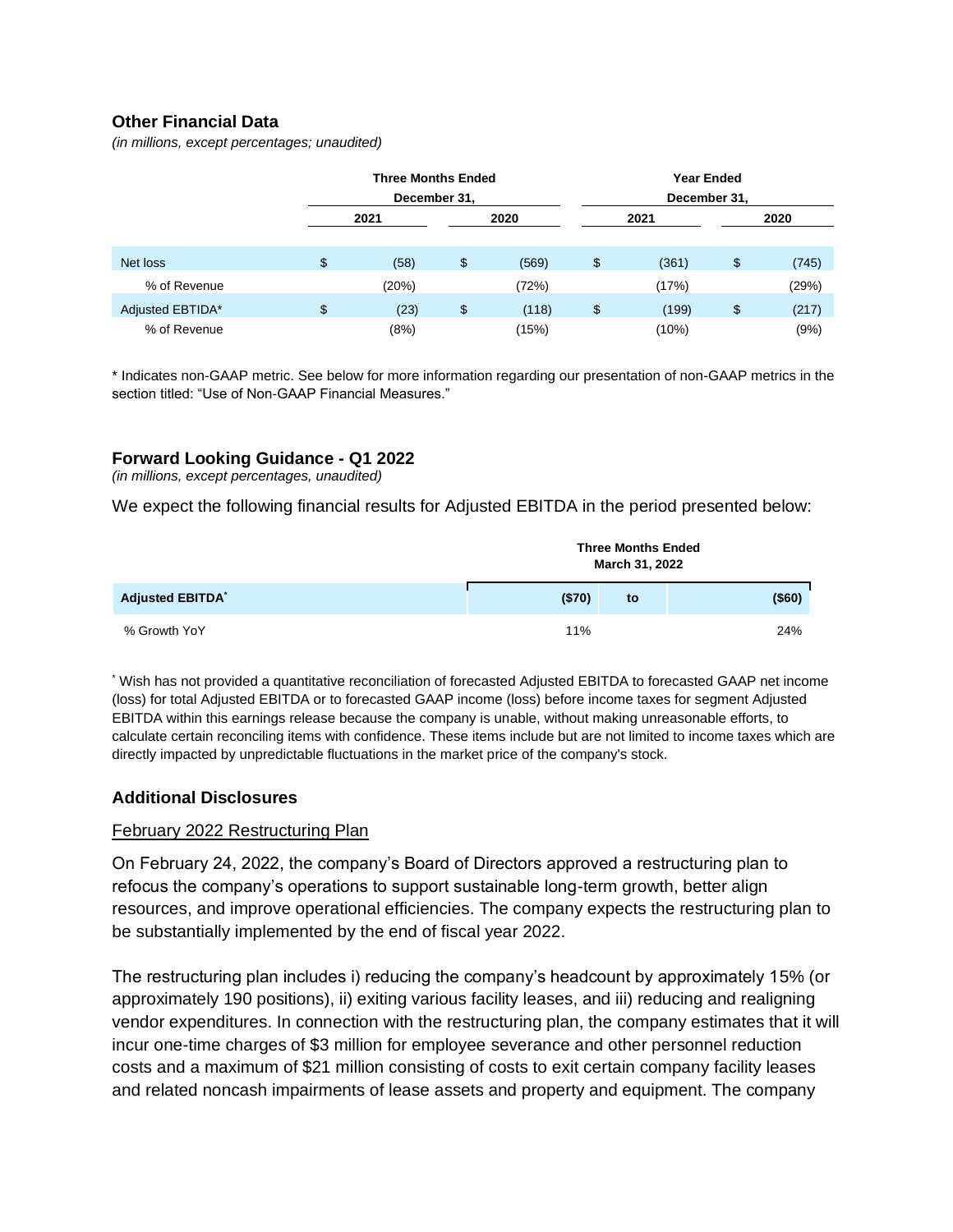anticipates that related severance payments will occur by the end of the second quarter of 2022. The company expects to achieve an approximate range of \$32-37 million in annualized cost savings as a result of the restructuring plan.

### Material Weaknesses

During the preparation and the audit of the company's consolidated financial statements for the year ended December 31, 2021, management and the company's independent registered public accounting firm identified two material weaknesses in the company's internal controls over financial reporting: i) the company did not design and maintain effective controls over information technology general controls and ii) the company did not fully implement components of the COSO framework. The management team is developing a remediation plan. We will further address and explain these two material weaknesses in our 10-K filing.

### **Conference Call & Webcast Information**

Wish will host a live conference call to discuss the results today at 2:00 p.m. PT / 5:00 p.m. ET. A link to the live webcast and recorded replay of the conference call will be available on the investor relations section of Wish's corporate website. The live call may also be accessed via phone at (833) 664-1138 toll-free domestically and at (470) 414-9349 internationally. Please reference conference ID: 6055448.

### **About Wish**

Wish brings an affordable and entertaining shopping experience to millions of consumers around the world. Since our founding in San Francisco in 2010, we have become one of the largest global ecommerce platforms, connecting millions of value-conscious consumers to over half a million merchants globally. Wish combines technology and data science capabilities and an innovative discovery-based mobile shopping experience to create a highly-visual, entertaining, and personalized shopping experience for its users. For more information about the company or to download the [Wish mobile app,](https://apps.apple.com/us/app/wish-shopping-made-fun/id530621395) visi[t](https://cts.businesswire.com/ct/CT?id=smartlink&url=http%3A%2F%2Fwww.wish.com%2F&esheet=52309695&newsitemid=20201020005238&lan=en-US&anchor=www.wish.com&index=1&md5=a051f69e1bb307d3ca63a83b0b78baf2) [www.wish.com](https://cts.businesswire.com/ct/CT?id=smartlink&url=http%3A%2F%2Fwww.wish.com%2F&esheet=52309695&newsitemid=20201020005238&lan=en-US&anchor=www.wish.com&index=1&md5=a051f69e1bb307d3ca63a83b0b78baf2) or follow @Wish o[n](https://www.facebook.com/wish/) [Facebook](https://www.facebook.com/wish/)[,](https://www.instagram.com/wish/) [Instagram](https://www.instagram.com/wish/) an[d](https://www.tiktok.com/@wish?lang=en) [TikTok](https://www.tiktok.com/@wish?lang=en) or @WishShopping o[n](https://twitter.com/WishShopping) [Twitter](https://twitter.com/WishShopping) and [YouTube.](https://www.youtube.com/channel/UCS0V-1JLtAV3iihfzHcdhfg)

### **Use of Non-GAAP Financial Measures**

We provide Adjusted EBITDA, a non-GAAP financial measure that represents our net income (loss) adjusted to exclude: interest and other income (expense), net (which includes foreign exchange gain or loss, foreign exchange forward contracts gain or loss and gain or loss on onetime non-operating transactions); provision or benefit for income taxes; depreciation and amortization; stock-based compensation expense and related payroll taxes; lease impairment related expenses; remeasurement of redeemable convertible preferred stock warrant liability; and other items. Additionally, in this news release, we present Adjusted EBITDA Margin, a non-GAAP financial measure that represents Adjusted EBITDA divided by revenue. The reconciliation between historical GAAP and non-GAAP results of operations is provided below. Our management uses Adjusted EBITDA in conjunction with GAAP and other operating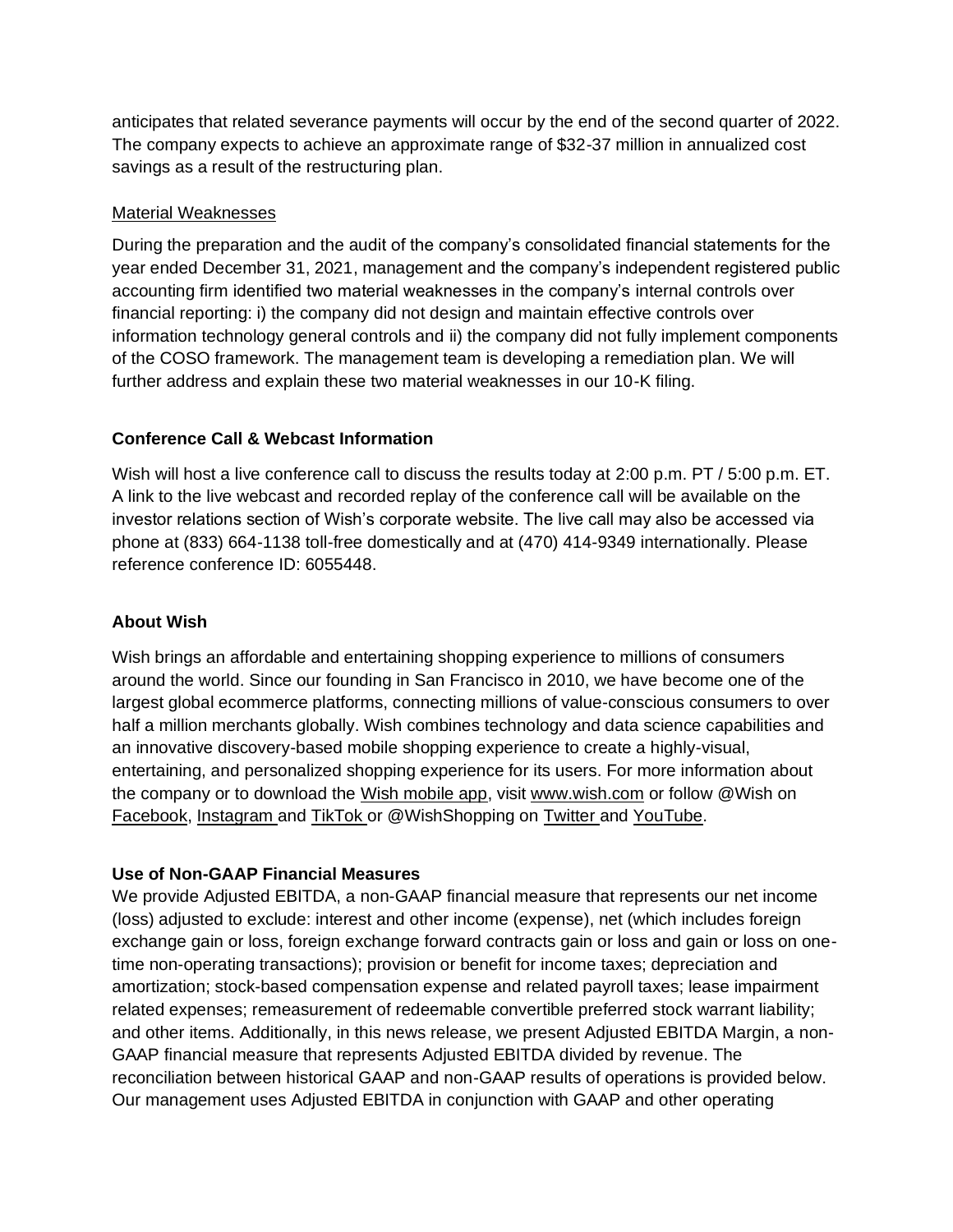performance measures as part of its overall assessment of the company's performance for planning purposes, including the preparation of its annual operating budget, to evaluate the effectiveness of its business strategies and to communicate with its board of directors concerning its financial performance. Adjusted EBITDA should not be considered as an alternative financial measure to net loss, which is the most directly comparable financial measure calculated in accordance with GAAP, or any other measure of financial performance calculated in accordance with GAAP.

#### **Forward-Looking Statements**

This news release contains forward-looking statements within the meaning of the Safe Harbor provisions of the Private Securities Litigation Reform Act of 1995. All statements other than statements of historical fact could be deemed forward-looking, including, but not limited to, statements regarding Wish's outlook including expectations with respect to revenue and adjusted EBITDA, priorities, new business strategies and restructuring efforts, including costsaving measures, expectations regarding turnaround efforts, including a reduction in force and real estate footprint, timelines regarding our ability to execute on new business strategies and our restructuring plan, material weaknesses in internal controls and expectations regarding a remediation plan, new executive hires, including CEO transition, growth opportunities, and quotations from management. In some cases, forward-looking statements can be identified by terms such as "anticipates," "believes," "could," "estimates," "expects," "foresees," "forecasts," "guidance," "intends" "goals," "may," "might," "outlook," "plans," "potential," "predicts," "projects," "seeks," "should," "targets," "will," "would" or similar expressions and the negatives of those terms. These forward-looking statements are subject to risks, uncertainties, and assumptions. If the risks materialize or assumptions prove incorrect, actual results could differ materially from the results implied by these forward-looking statements. Risks include, but are not limited to: our ability to attract, retain and monetize users; risks associated with software updates to the platform; the effectiveness of our CEO transition; increasing requirements on collection of sales and value added taxes; the success of our execution on new business strategies; compromises in security; changes by third-parties that restrict our access or ability to identify users; competition; disruption, degradation or interference with the hosting services we use and infrastructure; our financial performance and fluctuations in operating results; pressure and fluctuation in our stock price, including as a result of short selling and short squeezes; challenges in our logistics programs; challenges in growing new initiatives; the effectiveness of our internal controls; the continued services of members of our senior management team; our ability to offer and promote our app on the Apple App Store and the Google Play Store; the dual class structure of our common stock; our brand; legal matters; the ongoing COVID-19 pandemic; supply chain issues; and economic tension between the United States and China. New risks emerge from time to time. It is not possible for our management to predict all risks, nor can we assess the impact of all factors on our business or the extent to which any factor, or combination of factors, may cause actual results to differ materially from those contained in any forward-looking statements we may make. Further information on these and additional risks that could affect Wish's results is included in its filings with the Securities and Exchange Commission ("SEC"), including its most recent Annual Report on Form 10-K and Quarterly Report on Form 10-Q, and future reports that Wish may file with the SEC from time to time,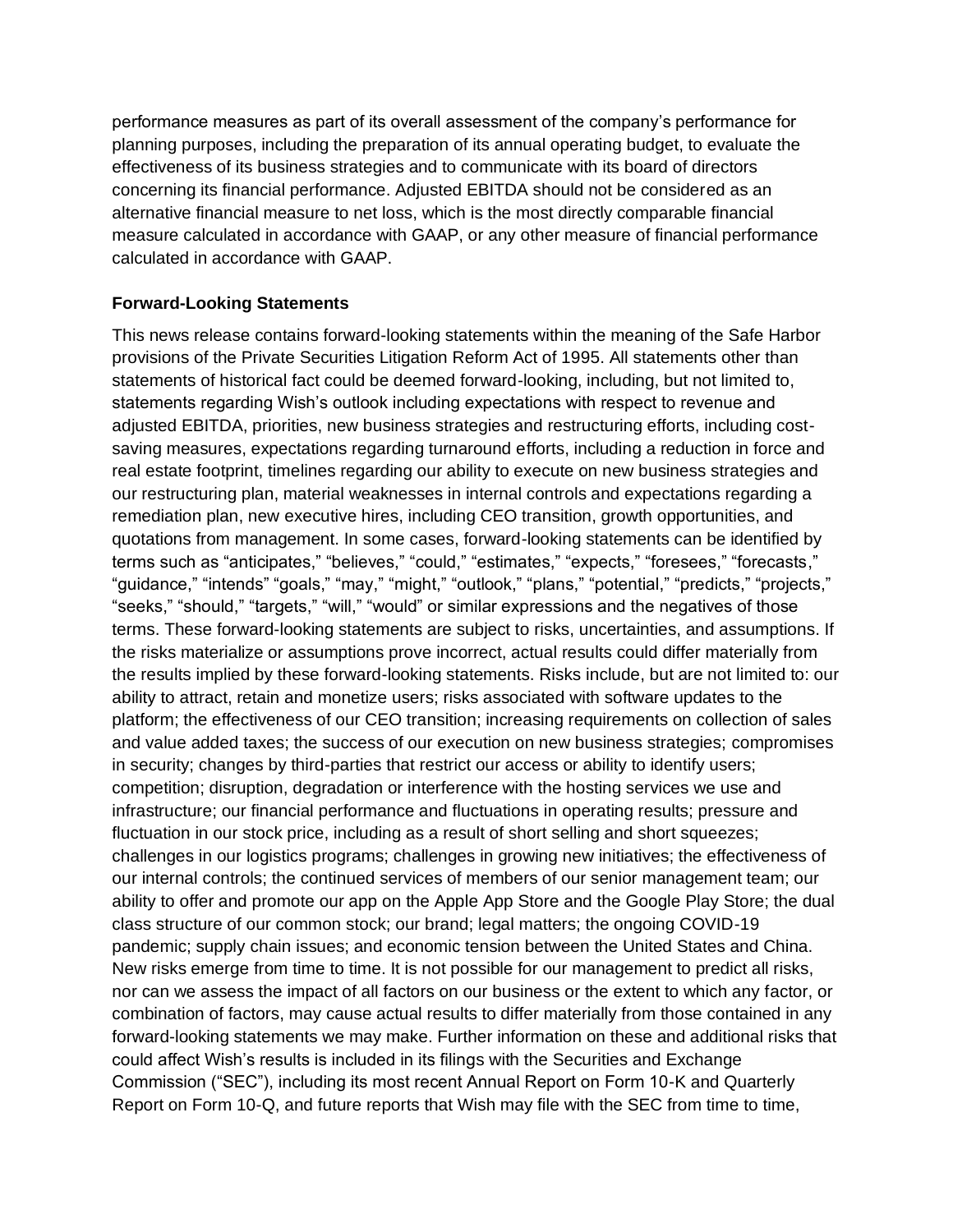which could cause actual results to vary from expectations. Any forward-looking statement made by Wish in this news release speaks only as of the day on which Wish makes it. Wish assumes no obligation to, and does not currently intend to, update any such forward-looking statements after the date of this release.

The unaudited financial results in this news release are estimates based on information currently available to Wish. While Wish believes these estimates are meaningful, they could differ from the actual amounts that the company ultimately reports in its Annual Report on Form 10-K for the fiscal year ended December 31, 2021. Wish assumes no obligation and does not intend to update these estimates prior to filing its Annual Report on Form 10-K for the fiscal year ended December 31, 2021.

### **A Note About Metrics**

The numbers for some of our metrics, including MAUs, are calculated and tracked with internal tools, which are not independently verified by any third party. We use these metrics to assess the growth and health of our overall business. While these numbers are based on what we believe to be reasonable estimates of our user or merchant base for the applicable period of measurement, there are inherent challenges in measurement as the methodologies used require significant judgment and may be susceptible to algorithm or other technical errors. In addition, we regularly review and adjust our processes for calculating metrics to improve their accuracy, and our estimates may change due to improvements or changes in technology or our methodology.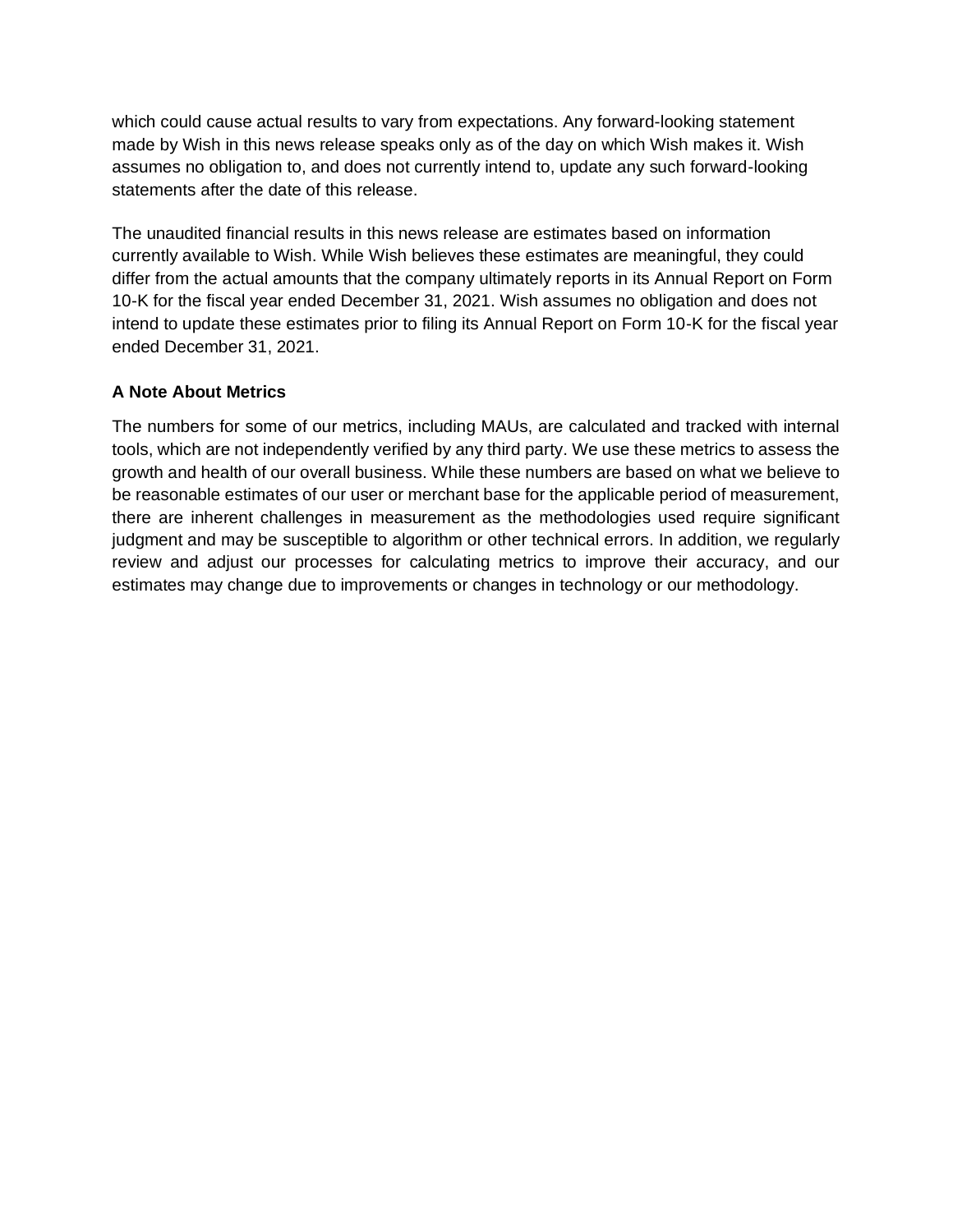#### **ContextLogic, Inc. Consolidated Balance Sheets** (in millions, unaudited)

|                                             |       | As of December 31, |                |       |
|---------------------------------------------|-------|--------------------|----------------|-------|
|                                             |       | 2021               |                | 2020  |
|                                             |       |                    |                |       |
| <b>Assets</b>                               |       |                    |                |       |
| Current assets:                             |       |                    |                |       |
| Cash and cash equivalents                   | \$    | 1,009              | $\mathfrak{S}$ | 1,965 |
| Marketable securities                       |       | 150                |                | 164   |
| Funds receivable                            |       | 17                 |                | 83    |
| Prepaid expenses and other current assets   |       | 48                 |                | 102   |
| <b>Total current assets</b>                 |       | 1,224              |                | 2,314 |
| Property and equipment, net                 |       | 17                 |                | 25    |
| Right-of-use assets                         |       | 18                 |                | 43    |
| Marketable securities                       |       | 17                 |                | 4     |
| Other assets                                |       | $\overline{7}$     |                | 11    |
| <b>Total assets</b>                         | \$.   | 1,283              |                | 2,397 |
| <b>Liabilities and Stockholders' Equity</b> |       |                    |                |       |
| <b>Current liabilities:</b>                 |       |                    |                |       |
| Accounts payable                            | $\$\$ | 67                 | \$             | 434   |
| Merchants payable                           |       | 185                |                | 454   |
| Refunds liability                           |       | 23                 |                | 77    |
| <b>Accrued liabilities</b>                  |       | 174                |                | 367   |
| <b>Total current liabilities</b>            |       | 449                |                | 1,332 |
| Lease liabilities, non-current              |       | 16                 |                | 38    |
| <b>Total liabilities</b>                    |       | 465                |                | 1,370 |
| Stockholders' equity                        |       | 818                |                | 1,027 |
| Total liabilities and stockholders' equity  | \$    | 1,283              | \$             | 2,397 |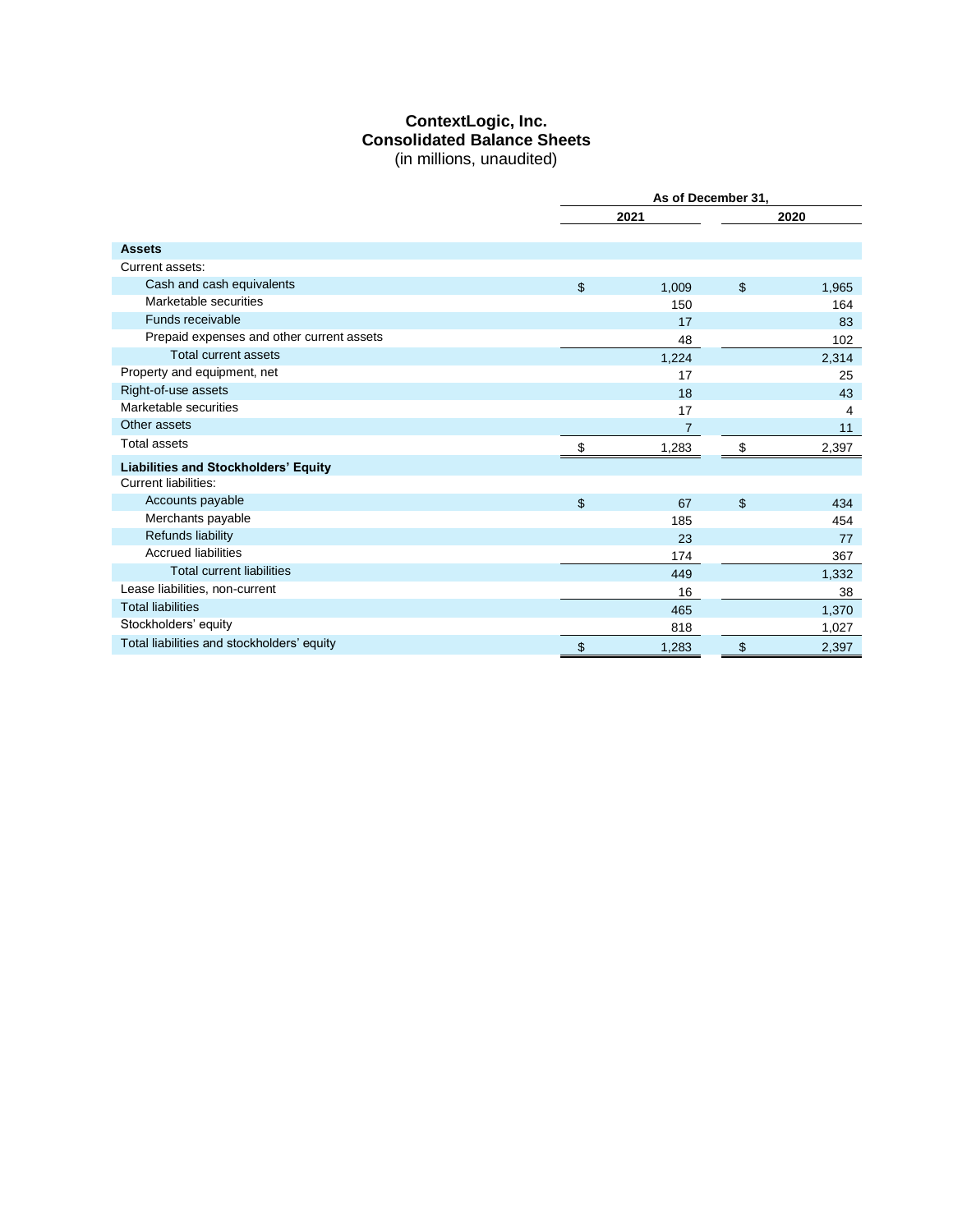#### **ContextLogic, Inc. Consolidated Statements of Operations** (in millions except per share amounts, unaudited)

|                                                                                                                        | <b>Three Months Ended</b><br>December 31, |    |        | Year Ended<br>December 31, |        |   |        |  |
|------------------------------------------------------------------------------------------------------------------------|-------------------------------------------|----|--------|----------------------------|--------|---|--------|--|
|                                                                                                                        | 2021                                      |    | 2020   | 2021                       |        |   | 2020   |  |
| Revenue                                                                                                                | \$<br>289                                 | \$ | 794    | \$                         | 2,085  | S | 2,541  |  |
| Cost of revenue <sup>(1)</sup>                                                                                         | 169                                       |    | 342    |                            | 977    |   | 947    |  |
| Gross profit                                                                                                           | 120                                       |    | 452    |                            | 1,108  |   | 1,594  |  |
| Operating expenses:                                                                                                    |                                           |    |        |                            |        |   |        |  |
| Sales and marketing <sup>(1)</sup>                                                                                     | 89                                        |    | 583    |                            | 1,102  |   | 1,708  |  |
| Product development <sup>(1)</sup>                                                                                     | 51                                        |    | 150    |                            | 208    |   | 222    |  |
| General and administrative <sup>(1)</sup>                                                                              | 44                                        |    | 230    |                            | 165    |   | 295    |  |
| Total operating expenses                                                                                               | 184                                       |    | 963    |                            | 1,475  |   | 2,225  |  |
| Loss from operations                                                                                                   | (64)                                      |    | (511)  |                            | (367)  |   | (631)  |  |
| Other income (expense), net:                                                                                           |                                           |    |        |                            |        |   |        |  |
| Interest and other income (expense), net                                                                               | 5                                         |    | (2)    |                            | 16     |   | (2)    |  |
| Remeasurement of redeemable convertible preferred stock warrant liability                                              |                                           |    | (55)   |                            |        |   | (110)  |  |
| Loss before provision for income taxes                                                                                 | (59)                                      |    | (568)  |                            | (351)  |   | (743)  |  |
| Provision for income taxes                                                                                             | (1)                                       |    |        |                            | 10     |   | 2      |  |
| Net loss                                                                                                               | (58)                                      |    | (569)  |                            | (361)  |   | (745)  |  |
| Net loss per share, basic and diluted                                                                                  | (0.09)                                    | \$ | (3.04) | \$                         | (0.57) | S | (5.87) |  |
| Weighted-average shares used in computing net loss per share<br>attributable to common stockholders, basic and diluted | 648                                       |    | 187    |                            | 629    |   | 127    |  |

1) Includes the following stock-based compensation expense:

|                                        |              | <b>Three Months Ended</b><br>December 31. |  |     |      | <b>Year Ended</b><br>December 31. |  |                 |
|----------------------------------------|--------------|-------------------------------------------|--|-----|------|-----------------------------------|--|-----------------|
|                                        | 2020<br>2021 |                                           |  |     | 2021 | 2020                              |  |                 |
| Cost of revenue                        |              |                                           |  | 35  |      | 20                                |  | 35 <sub>1</sub> |
| Sales and marketing                    |              |                                           |  | 23  |      |                                   |  |                 |
| Product development                    |              | 13                                        |  | 118 |      | -59                               |  | 118             |
| General and administrative             |              |                                           |  | 205 |      | 50                                |  | 214             |
| Total stock-based compensation expense |              |                                           |  | 381 |      | 141                               |  | 390             |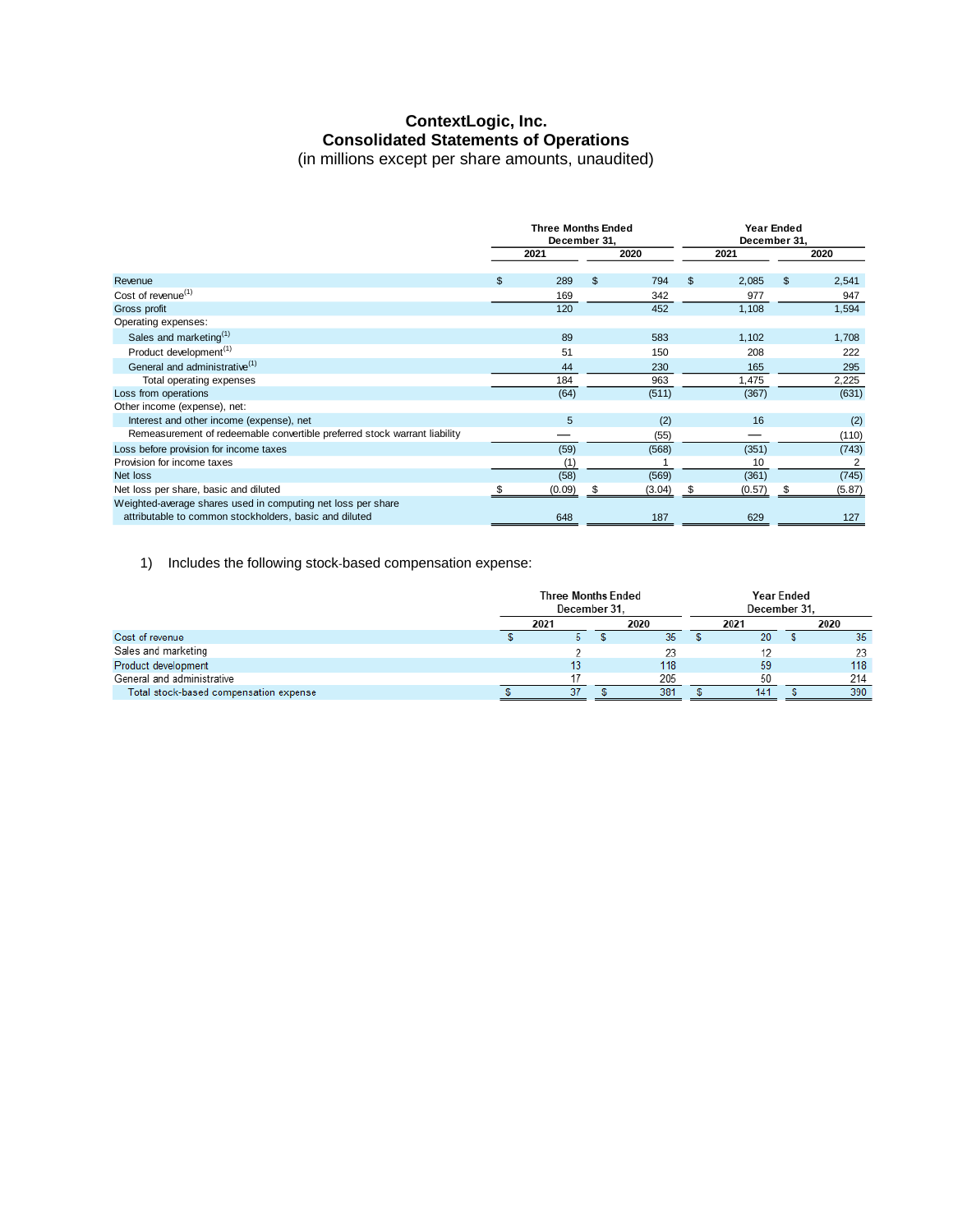#### **ContextLogic, Inc. Consolidated Statements of Cash Flows** (in millions, unaudited)

|                                                                                      |             |                         | <b>Three Months Ended</b><br>December 31. |          | <b>Year Ended</b><br>December 31. |                |    |                          |  |
|--------------------------------------------------------------------------------------|-------------|-------------------------|-------------------------------------------|----------|-----------------------------------|----------------|----|--------------------------|--|
|                                                                                      | 2021        |                         |                                           | 2020     |                                   | 2021           |    | 2020                     |  |
| Cash flows from operating activities:                                                |             |                         |                                           |          |                                   |                |    |                          |  |
| Net loss                                                                             | \$          | (58)                    | \$                                        | (569)    | \$                                | (361)          | \$ | (745)                    |  |
| Adjustments to reconcile net loss to net cash used in operating activities:          |             |                         |                                           |          |                                   |                |    |                          |  |
| Noncash inventory write downs                                                        |             | $\mathbf{1}$            |                                           |          |                                   | 13             |    |                          |  |
| Depreciation and amortization                                                        |             | $\overline{2}$          |                                           | 3        |                                   | 9              |    | 12                       |  |
| Noncash lease expense                                                                |             | $\mathbf{1}$            |                                           | 3        |                                   | 11             |    | 10                       |  |
| Stock-based compensation expense                                                     |             | 37                      |                                           | 381      |                                   | 141            |    | 390                      |  |
| Remeasurement of redeemable convertible preferred stock warrant liability            |             |                         |                                           | 55       |                                   |                |    | 110                      |  |
| Other                                                                                |             | $\overline{\mathbf{4}}$ |                                           | (1)      |                                   | $\overline{4}$ |    | (2)                      |  |
| Changes in operating assets and liabilities:                                         |             |                         |                                           |          |                                   |                |    |                          |  |
| Funds receivable                                                                     |             | 10                      |                                           | (16)     |                                   | 66             |    | 12                       |  |
| Prepaid expenses, other current and noncurrent assets                                |             | 24                      |                                           | (16)     |                                   | 54             |    | (2)                      |  |
| Accounts payable                                                                     |             | (3)                     |                                           | 137      |                                   | (367)          |    | 263                      |  |
| Merchants payable                                                                    |             | (31)                    |                                           | (33)     |                                   | (269)          |    | (166)                    |  |
| Accrued and refund liabilities                                                       |             | (32)                    |                                           | 30       |                                   | (213)          |    | 115                      |  |
| Lease liabilities                                                                    |             | —                       |                                           | (3)      |                                   | (11)           |    | (10)                     |  |
| Other current and noncurrent liabilities                                             |             | (4)                     |                                           | 5        |                                   | (28)           |    | 13                       |  |
| Net cash used in operating activities                                                |             | (49)                    |                                           | (24)     |                                   | (951)          |    | $\overline{\phantom{m}}$ |  |
| Cash flows from investing activities:                                                |             |                         |                                           |          |                                   |                |    |                          |  |
| Purchases of property and equipment and development of internal-use software         |             | (1)                     |                                           | (1)      |                                   | (2)            |    | (2)                      |  |
| Purchases of marketable securities                                                   |             | (64)                    |                                           | (41)     |                                   | (299)          |    | (266)                    |  |
| Sales of marketable securities                                                       |             |                         |                                           |          |                                   | 50             |    |                          |  |
| Maturities of marketable securities                                                  |             | 46                      |                                           | 130      |                                   | 248            |    | 433                      |  |
| Net cash provided by (used in) investing activities                                  |             | (19)                    |                                           | 88       |                                   | (3)            |    | 165                      |  |
| Cash flows from financing activities:                                                |             |                         |                                           |          |                                   |                |    |                          |  |
|                                                                                      |             |                         |                                           |          |                                   |                |    |                          |  |
| Proceeds from initial public offering, net of underwriting discounts and commissions |             |                         |                                           | 1,052    |                                   |                |    | 1,052                    |  |
| Proceeds from issuance of common stock through employee equity incentive plans       |             | $\overline{7}$          |                                           |          |                                   | 13             |    |                          |  |
| Payment of taxes related to RSU settlement                                           |             |                         |                                           |          |                                   | (5)            |    | $\overline{\phantom{0}}$ |  |
| Payments to repurchase common and redeemable convertible preferred stock             |             |                         |                                           | $\equiv$ |                                   | $\equiv$       |    | (1)                      |  |
| Other                                                                                |             |                         |                                           | (5)      |                                   | (1)            |    | (5)                      |  |
| Net cash provided by financing activities                                            |             | $\overline{7}$          |                                           | 1,047    |                                   | $\overline{7}$ |    | 1,046                    |  |
| Net increase (decrease) in cash, cash equivalents and restricted cash                |             | (61)                    |                                           | 1.111    |                                   | (947)          |    | 1,211                    |  |
| Cash, cash equivalents and restricted cash at beginning of period                    | 1,079       |                         |                                           | 854      |                                   | 1,965          |    | 754                      |  |
| Cash, cash equivalents and restricted cash at end of period                          | \$<br>1,018 |                         | \$                                        | 1,965    | \$                                | 1,018          | \$ | 1,965                    |  |
| Reconciliation of cash, cash equivalents, and restricted cash to the                 |             |                         |                                           |          |                                   |                |    |                          |  |
| consolidated balance sheets:                                                         |             |                         |                                           |          |                                   |                |    |                          |  |
| Cash and cash equivalents                                                            | \$<br>1,009 |                         | \$                                        | 1,965    | \$                                | 1,009          | \$ | 1,965                    |  |
| Restricted cash included within prepaid expenses and other current assets in the     |             |                         |                                           |          |                                   |                |    |                          |  |
| consolidated balance sheets                                                          |             | 9                       |                                           |          |                                   | 9              |    |                          |  |
| Total cash, cash equivalents and restricted cash                                     | 1,018<br>\$ |                         | \$                                        | 1,965    | \$                                | 1,018          | \$ | 1,965                    |  |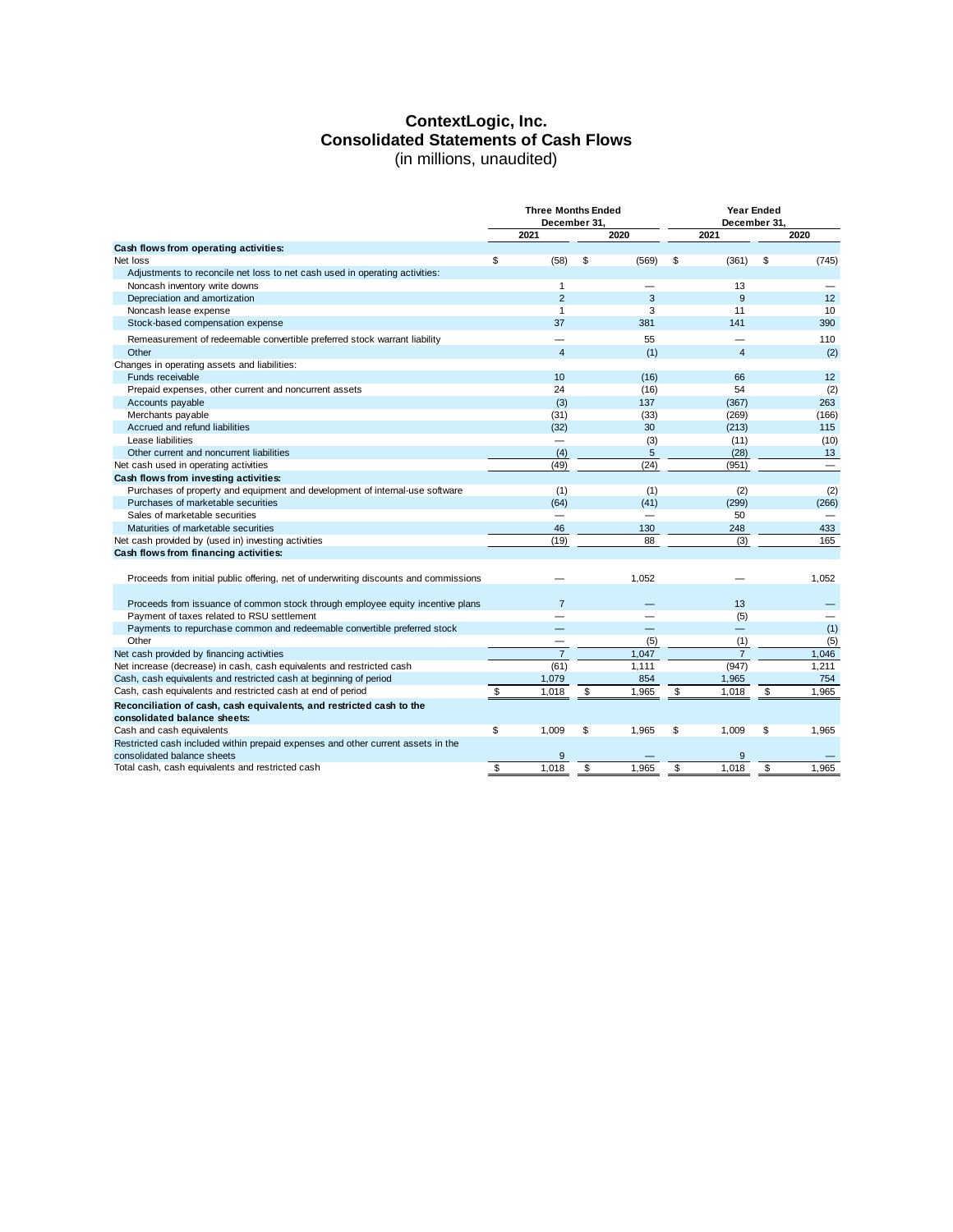# **ContextLogic Inc. Reconciliation of GAAP Net Loss to Non-GAAP Adjusted EBITDA**

| (in millions except percentages, unaudited) |  |
|---------------------------------------------|--|
|---------------------------------------------|--|

|                                                                           | <b>Three Months Ended</b><br>December 31. |  |       |  | <b>Year Ended</b><br>December 31. |      |       |
|---------------------------------------------------------------------------|-------------------------------------------|--|-------|--|-----------------------------------|------|-------|
|                                                                           | 2020<br>2021                              |  |       |  | 2021                              | 2020 |       |
| Revenue                                                                   | 289                                       |  | 794   |  | 2.085                             |      | 2.541 |
| Net loss                                                                  | (58)                                      |  | (569) |  | (361)                             |      | (745) |
| Net loss as a percentage of revenue                                       | (20)%                                     |  | (72)% |  | (17)%                             |      | (29)% |
| Excluding:                                                                |                                           |  |       |  |                                   |      |       |
| Interest and other expense (income), net                                  | (5)                                       |  |       |  | (16)                              |      | 2     |
| Provision for income taxes                                                | (1)                                       |  |       |  | 10                                |      |       |
| Depreciation and amortization                                             | 2                                         |  |       |  | 9                                 |      | 12    |
| Stock-based compensation expense                                          | 37                                        |  | 381   |  | 141                               |      | 390   |
| Employer payroll taxes related to stock-based compensation expense        | 2                                         |  | 8     |  | 9                                 |      | 8     |
| Remeasurement of redeemable convertible preferred stock warrant liability |                                           |  | 55    |  |                                   |      | 110   |
| Lease termination and impairment related expenses                         |                                           |  |       |  | 6                                 |      |       |
| Recurring other items                                                     |                                           |  |       |  | 3                                 |      |       |
| <b>Adjusted EBITDA</b>                                                    | (23)                                      |  | (118) |  | (199)                             |      | (217) |
| Adjusted EBITDA margin                                                    | (8)%                                      |  | (15)% |  | (10)%                             |      | (9)%  |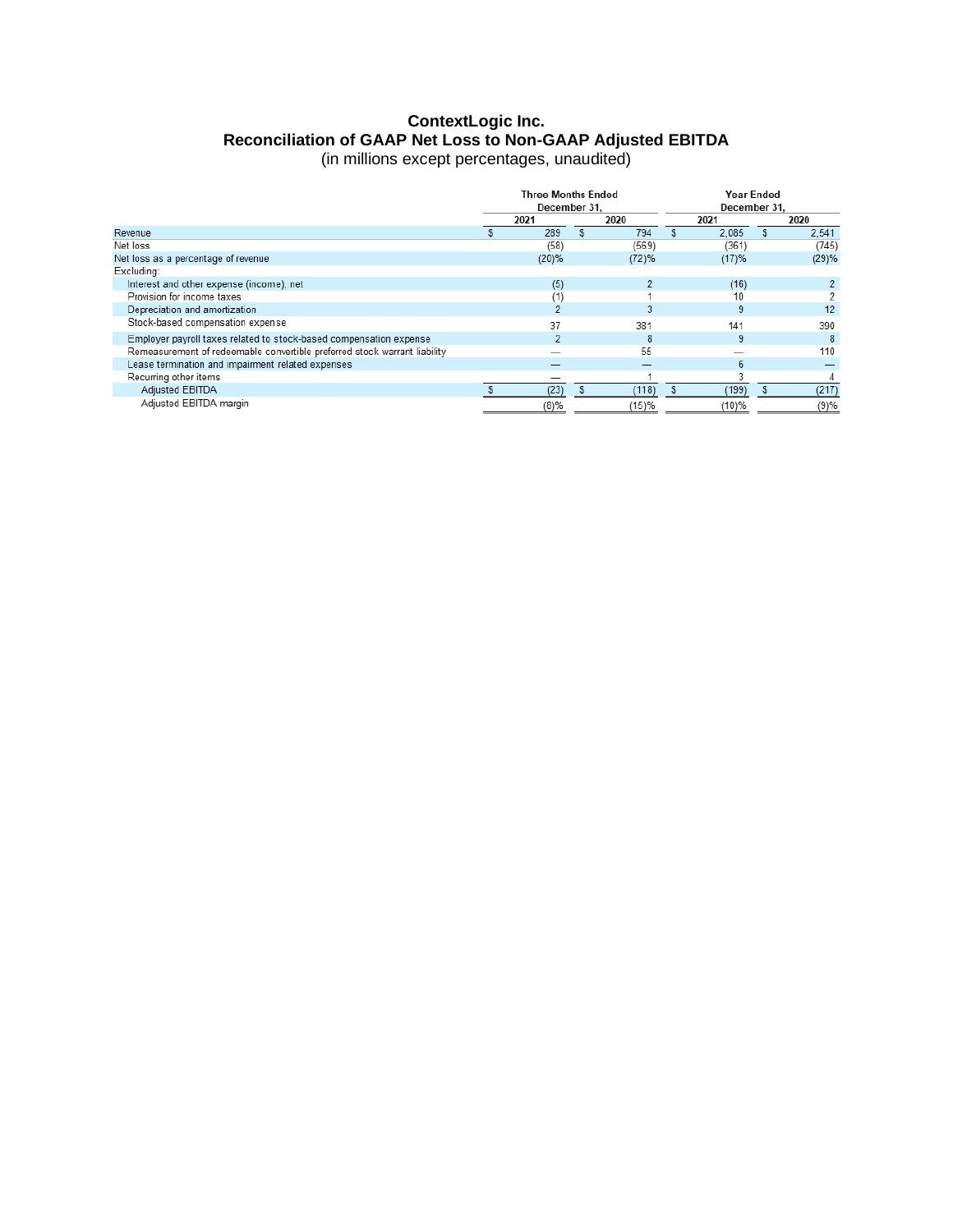#### **ContextLogic Inc. Reconciliation of GAAP Net Cash Used in Operating Activities to Non-GAAP Free Cash Flow** (in millions, unaudited)

|                                     | <b>Three Months Ended</b><br>December 31. |              |   |           |  | Year Ended<br>December 31. |      |
|-------------------------------------|-------------------------------------------|--------------|---|-----------|--|----------------------------|------|
|                                     |                                           | 2021<br>2020 |   |           |  | 2021                       | 2020 |
| Cash used in operating activities   |                                           | (49)         | S | $(24)$ \$ |  | $(951)$ \$                 |      |
| Less:                               |                                           |              |   |           |  |                            |      |
| Purchases of property and equipment |                                           |              |   |           |  |                            |      |
| Free Cash Flow                      |                                           | (50)         |   | (25)      |  | (953)                      | (2)  |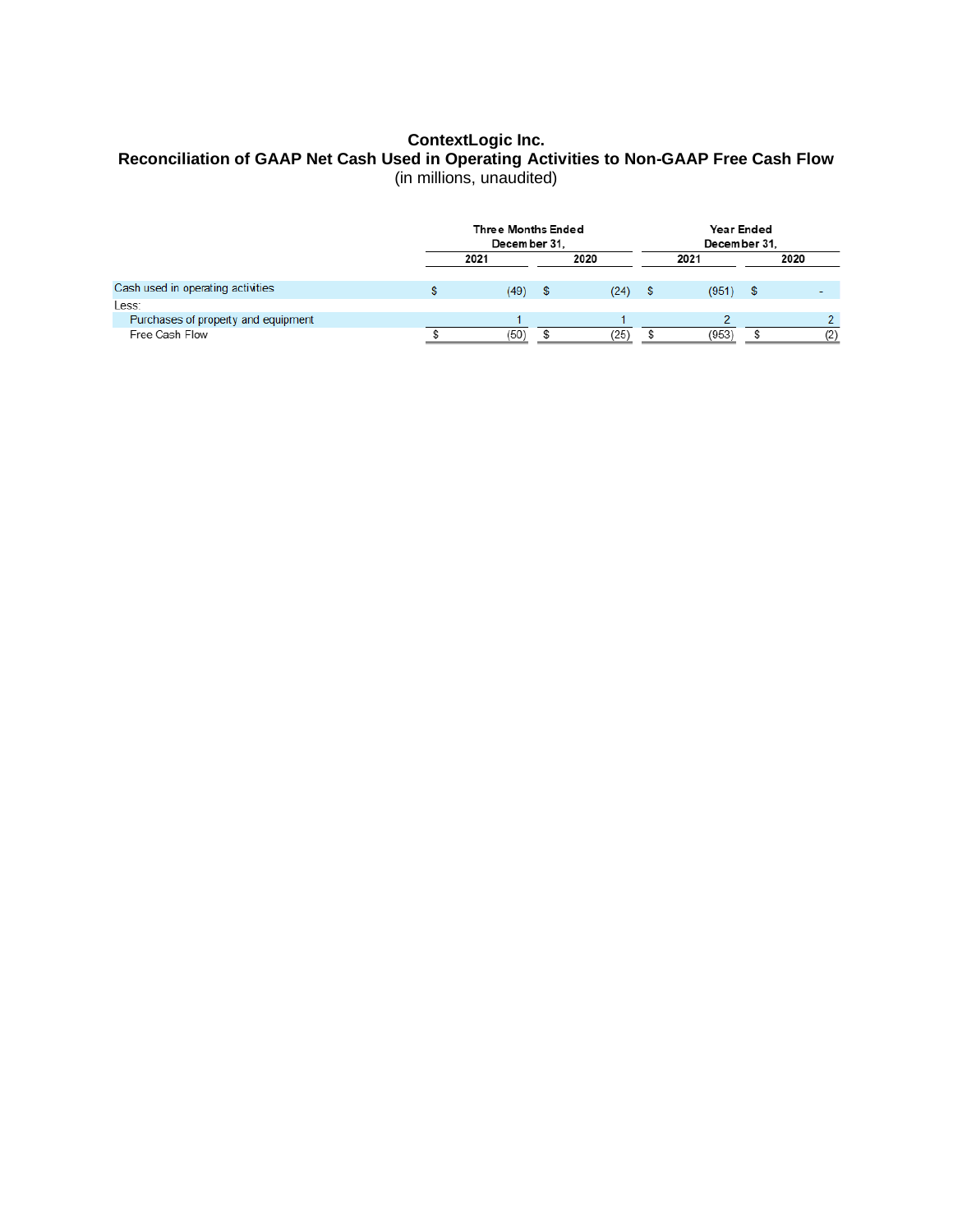#### **Non-GAAP Statement of Operations**

Our presentation of non-GAAP Statement of Operations excludes the impact of stock-based compensation expense and related payroll taxes. This measure is not a key metric used by our management and board of directors to measure operating performance or otherwise manage the business. However, we provide non-GAAP Statement of Operations as supplemental information to investors, as we believe the exclusion of stock-based compensation expense and related payroll facilitates investors' operating performance comparisons on a period-to-period basis. You should not consider non-GAAP Statement of Operations in isolation or as a substitute for analysis of our results as reported under GAAP.

#### **ContextLogic Inc.**

**Reconciliation of GAAP Statement of Operations to Non-GAAP Statement of Operations** (in millions, unaudited)

|                                        | Three Months Ended December 31, 2021 |             |     |                             |     |                |       |                 |  |  |
|----------------------------------------|--------------------------------------|-------------|-----|-----------------------------|-----|----------------|-------|-----------------|--|--|
|                                        |                                      | <b>GAAP</b> |     | <b>Non-GAAP Adjustments</b> |     |                |       | <b>Non-GAAP</b> |  |  |
|                                        |                                      | Q4'21       | (1) |                             | (2) |                | Q4'21 |                 |  |  |
|                                        |                                      |             |     |                             |     |                |       |                 |  |  |
| Revenue                                | \$                                   | 289         | \$  |                             |     |                | \$    | 289             |  |  |
| Cost of revenue                        |                                      | 169         |     | (5)                         |     |                |       | 164             |  |  |
| Gross profit                           |                                      | 120         |     | 5                           |     |                |       | 125             |  |  |
| Operating expenses:                    |                                      |             |     |                             |     |                |       |                 |  |  |
| Sales and marketing                    |                                      | 89          |     | (2)                         |     |                |       | 87              |  |  |
| Product development                    |                                      | 51          |     | (13)                        |     | (1)            |       | 37              |  |  |
| General and administrative             |                                      | 44          |     | (17)                        |     | (1)            |       | 26              |  |  |
| Total operating expenses               |                                      | 184         |     | (32)                        |     | (2)            |       | 150             |  |  |
| Loss from operations                   |                                      | (64)        |     | 37                          |     | $\overline{2}$ |       | (25)            |  |  |
| Other expense, net:                    |                                      |             |     |                             |     |                |       |                 |  |  |
| Interest and other expense, net        |                                      | 5           |     | —                           |     |                |       | 5               |  |  |
| Loss before provision for income taxes |                                      | (59)        |     | 37                          |     | $\mathfrak{p}$ |       | (20)            |  |  |
| Provision for income taxes             |                                      |             |     |                             |     |                |       | (1)             |  |  |
| Net loss                               |                                      | (58)        | \$  | 37                          | \$. | $\overline{2}$ | \$    | (19)            |  |  |

1) Stock-based compensation

2) Payroll taxes related to stock-based compensation

|                                                                           | Three Months Ended December 31, 2020 |       |    |                             |    |                 |  |     |  |       |  |
|---------------------------------------------------------------------------|--------------------------------------|-------|----|-----------------------------|----|-----------------|--|-----|--|-------|--|
|                                                                           | <b>GAAP</b>                          |       |    | <b>Non-GAAP Adjustments</b> |    | <b>Non-GAAP</b> |  |     |  |       |  |
|                                                                           |                                      | Q4'20 |    |                             |    | (2)             |  | (3) |  | Q4'20 |  |
|                                                                           |                                      |       |    |                             |    |                 |  |     |  |       |  |
| Revenue                                                                   | \$                                   | 794   | \$ |                             | \$ |                 |  |     |  | 794   |  |
| Cost of revenue                                                           |                                      | 342   |    | (35)                        |    |                 |  |     |  | 306   |  |
| Gross profit                                                              |                                      | 452   |    | 35                          |    |                 |  |     |  | 488   |  |
| Operating expenses:                                                       |                                      |       |    |                             |    |                 |  |     |  |       |  |
| Sales and marketing                                                       |                                      | 583   |    | (23)                        |    | (2)             |  |     |  | 558   |  |
| Product development                                                       |                                      | 150   |    | (118)                       |    | (1)             |  |     |  | 31    |  |
| General and administrative                                                |                                      | 230   |    | (205)                       |    | (4)             |  |     |  | 21    |  |
| Total operating expenses                                                  |                                      | 963   |    | (346)                       |    |                 |  |     |  | 610   |  |
| Loss from operations                                                      |                                      | (511) |    | 381                         |    | 8               |  |     |  | (122) |  |
| Other expense, net:                                                       |                                      |       |    |                             |    |                 |  |     |  |       |  |
| Interest and other expense, net                                           |                                      | (2)   |    |                             |    |                 |  |     |  | (2)   |  |
| Remeasurement of redeemable convertible preferred stock warrant liability |                                      | (55)  |    |                             |    |                 |  | 55  |  |       |  |
| Loss before provision for income taxes                                    |                                      | (568) |    | 381                         |    | 8               |  | 55  |  | (124) |  |
| Provision for income taxes                                                |                                      |       |    |                             |    |                 |  |     |  |       |  |
| Net loss                                                                  |                                      | (569) |    | 381                         |    | 8               |  | 55  |  | (125) |  |

1) Stock-based compensation

2) Payroll taxes related to stock-based compensation

3) Remeasurement of redeemable convertible preferred stock warrant liability